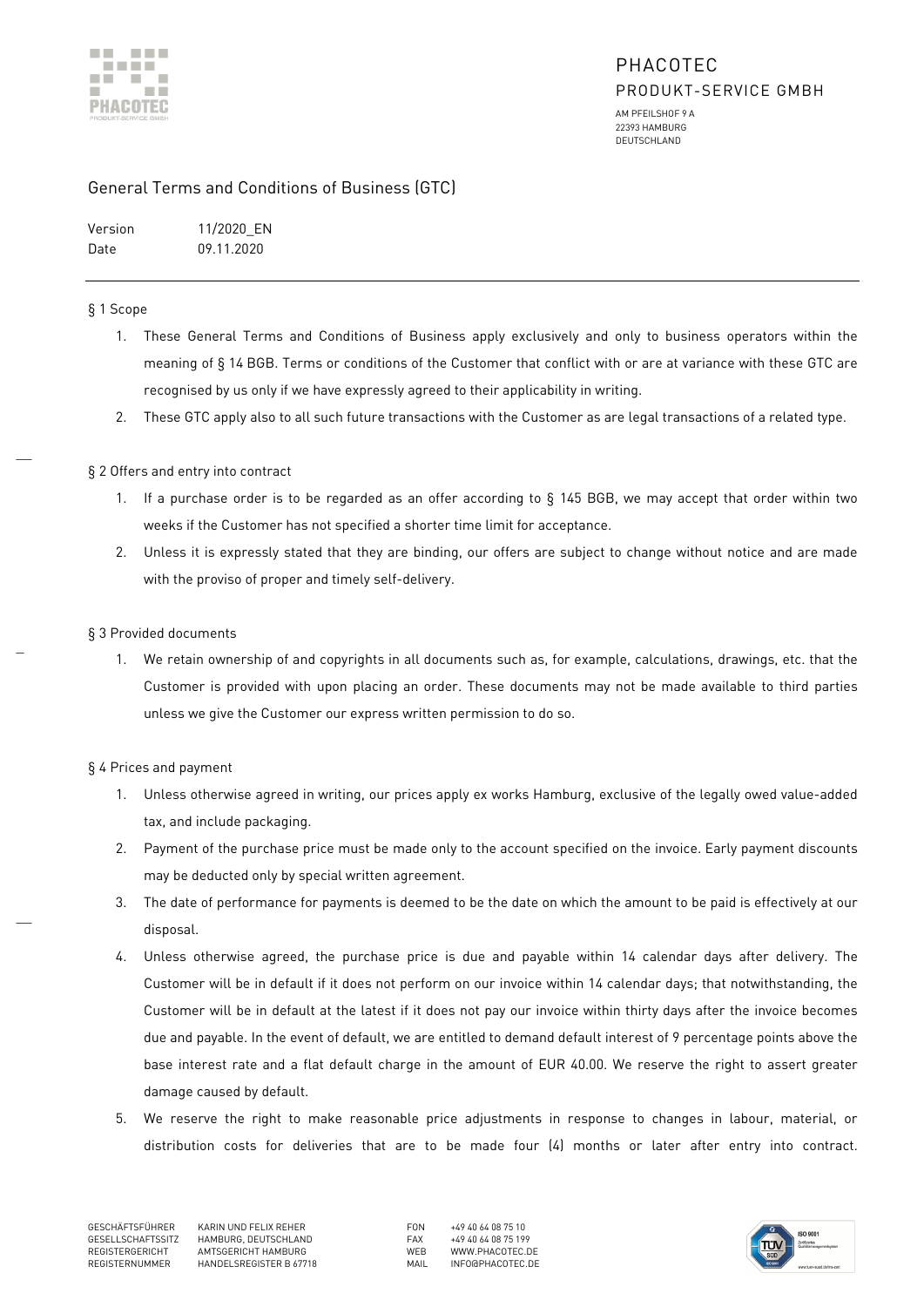

# PHACOTEC PRODUKT-SERVICE GMBH

AM PFEILSHOF 9 A 22393 HAMBURG DEUTSCHLAND

#### § 5 Set-off and retention rights

1. Set-off and retention rights vest in the Customer only if and to the extent that the Customer's counter-claims either are related on a basis of reciprocity to the claims asserted by us (§ 320 BGB) or have been recognised by declaratory judgement, are not in dispute, or have been acknowledged by us. The Customer is authorised to exercise a right of retention only if the Customer's counter-claim is based on the same contractual relationship.

#### § 6 Delivery time

 $\overline{\phantom{a}}$ 

\_

 $\overline{a}$ 

- 1. The beginning of our stated delivery period is dependent upon clarification between the Parties in regard to all technical questions and upon timely and proper performance of the Customer's obligations. We reserve the defence of lack of performance.
- 2. If the Customer is in default of acceptance or culpably breaches other duties of cooperation, then we are entitled to demand compensation for the damage caused to us as a result thereof, including any additional expenses. We reserve the right to assert further claims. In the event that the Customer is in default of acceptance, the risk of accidental perishing or accidental deterioration of the purchased item passes to the Customer at the time at which the Customer goes into default of acceptance.

#### § 7 Passing of risk and bearing of costs when goods are shipped

- 1. The goods will be delivered ex works Hamburg. At the Customer's request they may also be shipped to another location. Providing a delivery address during the ordering process also is deemed a shipping request.
- 2. If the goods are shipped to the Customer or to third parties at the Customer's request, then the risk of accidental perishing or accidental deterioration of the goods passes to the Customer upon dispatch to the Customer or third party, but no later than when the goods leave the factory/warehouse (§ 447 BGB). This applies irrespective of whether the goods are dispatched from the place of performance or who bears the freight charges.
- 3. The Customer must bear the shipping costs in addition to the purchase price. Shipment will be made to the delivery address provided by the Customer. If the Customer has provided an incorrect, incomplete, or unclear delivery address, then the Customer must bear all costs arising therefrom. We are not obliged to verify the delivery address.
- 4. The choice of packaging type is subject to our discretion; it must be of a sort that is customary in the industry.

#### § 8 Retention of ownership

- 1. We retain ownership of the delivered item until all outstanding accounts arising from the business connection, including later ones, are paid in full. This applies also to all future deliveries, even if we do not always expressly point this out.
- 2. The Customer is obliged to treat the purchased item with care for as long as ownership thereof has not passed to the Customer. As long as ownership thereof has not yet passed, the Customer must promptly notify us in writing if the delivered item is attached or exposed to other third-party actions. If the third party is beyond reach or unable to reimburse us for the judicial or extra-judicial costs of a legal action in accordance with § 771 ZPO, then the Customer is liable to us for the loss.

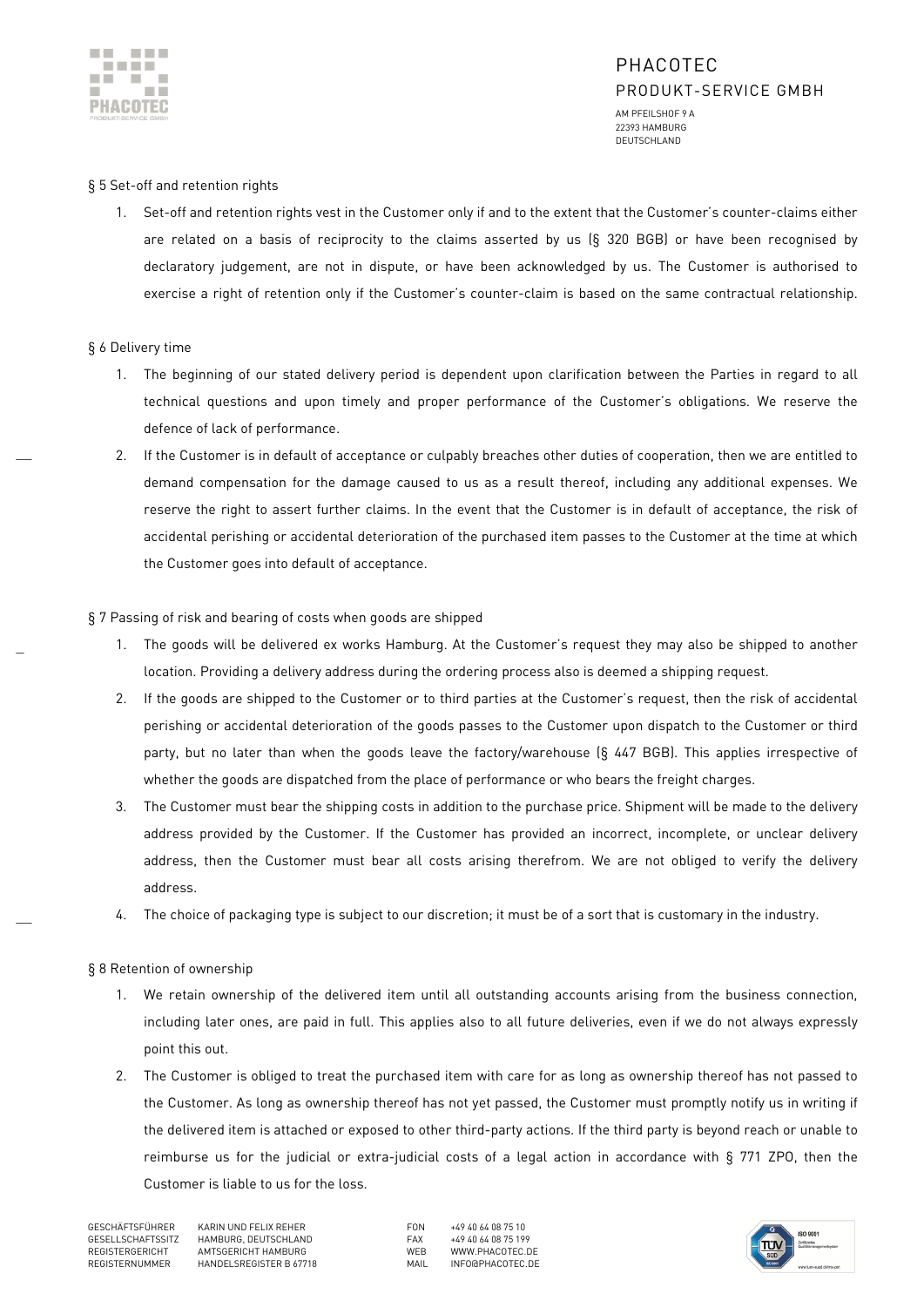

 $\overline{\phantom{a}}$ 

\_

 $\overline{a}$ 

# PHACOTEC PRODUKT-SERVICE GMBH

AM PFEILSHOF 9 A 22393 HAMBURG DEUTSCHLAND

- 3. The Customer is entitled to resell in the normal course of business reserved goods of which we retain sole or joint ownership. The Customer is not permitted to pledge the goods, transfer ownership thereof as security, or assign them for security purposes.
- 4. The Customer hereby and in advance assigns to us its receivables from the resale of the reserved goods along with all accessory claims. In the event that the reserved goods are sold by the Customer along with other goods that do not belong to us for one overall price, then the assignment hereby made is made only in the amount that we have charged the Customer for the reserved goods included in the sale. In the event that the Customer's receivables from the resale are received into a current account, the Customer hereby assigns also its receivable from its own customer from the current account (closing balance), and does so in the amount we have charged the Customer for the reserved goods that were resold. We hereby accept the assignments in this section.
- 5. The Customer remains authorised to collect the receivable even after the assignment. Our right to collect the receivable ourselves remains unaffected thereby. We will not collect the receivable, however, as long as the Customer honours its payment obligations from the collected proceeds, is not in arrears of payment and, in particular, has not filed an application to open insolvency proceedings and no insolvency is present.
- 6. Processing or treatment of the reserved goods by the Customer is performed always on our behalf and gives rise to no obligations on our part. Ownership of the new items in their resulting state of treatment or processing vests in us. If our reserved goods are processed, treated, jumbled, mixed, or combined with other products that are not owned by us, then joint ownership of the new item vests in us in proportion to the ratio between the invoice price of the reserved goods and the invoice price of the other products.
- 7. The Customer must insure the reserved goods adequately, especially against fire and theft. Claims against the insurer in the event of damage to the reserved goods are hereby assigned to us. We accept the assignment. The Customer must notify the insurance company of the assignment of claim.
- 8. We agree to release at the Customer's request the collateral to which we are entitled if its value exceeds by more than 10% the receivables to be secured.
- 9. At our request the Customer is obliged to give us the information necessary for assertion of the Customer's rights against its buyers and to hand over to us the necessary documents.
- 10. If the Customer meets the objective conditions for the duty to file an insolvency application, then the Customer, without need of a demand to that effect, must refrain from any disposition of the reserved goods, regardless of the manner of such disposition. The Customer is obliged to inform us promptly of its inventory of reserved goods. We are further entitled in such a case to rescind the contract and demand the return of the reserved goods. If the reserved goods have been processed, treated, jumbled, mixed or combined with other products, we are entitled to demand their surrender to a trustee; the Customer is obliged to disclose all co-owners of the reserved goods along with their names or company names, their addresses, and the portion of the goods that is jointly owned. The same applies analogously to receivables that have been assigned to us in accordance with the preceding paragraphs; in addition, the Customer must give us unbidden the names and addresses of all debtors along with copies of the documents substantiating the receivables from them.

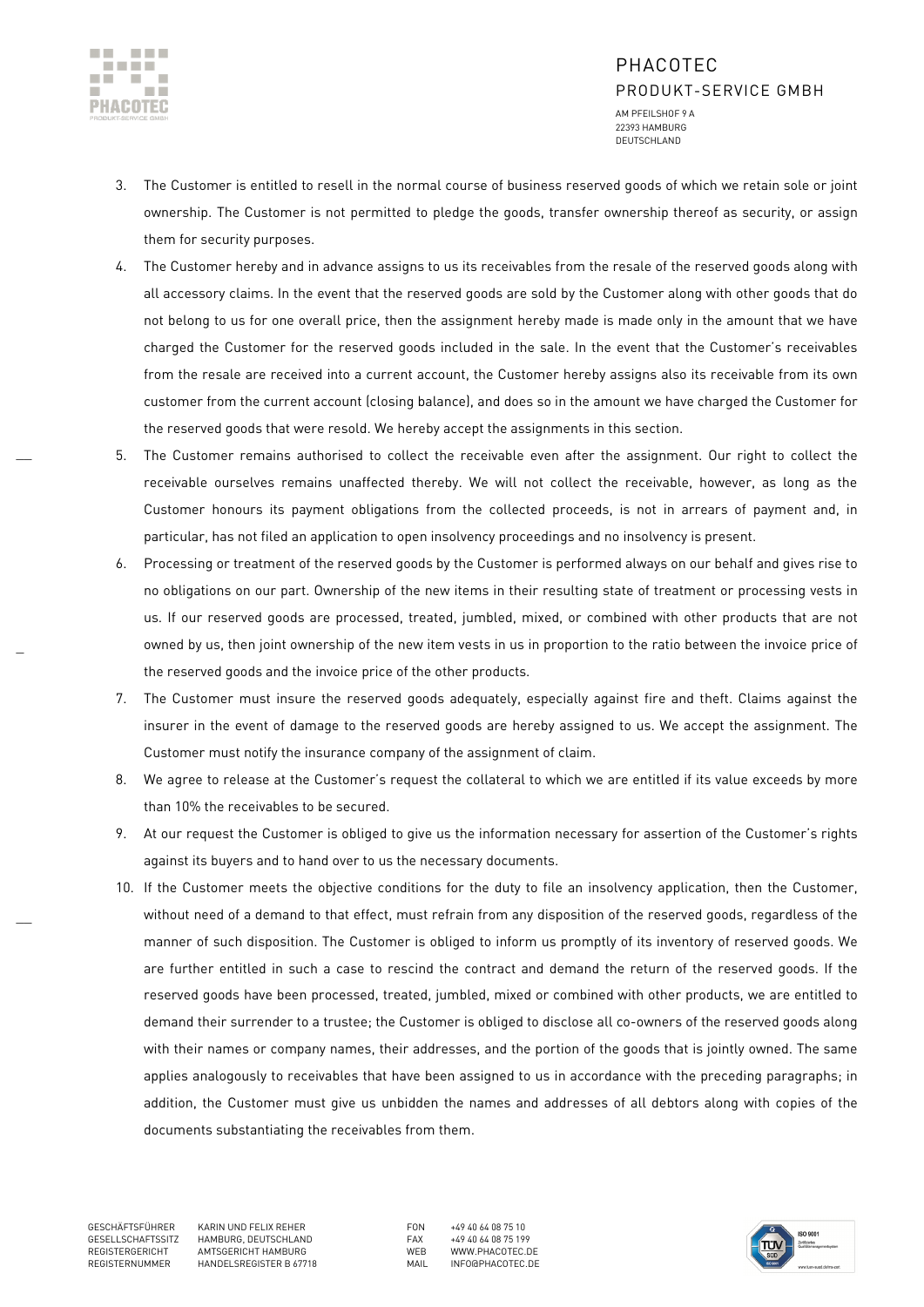

 $\overline{\phantom{a}}$ 

\_

 $\overline{a}$ 

# PHACOTEC PRODUKT-SERVICE GMBH AM PFEILSHOF 9 A

22393 HAMBURG DEUTSCHLAND

## § 9 Warranties and notices of defects

- 1. The Customer must confirm to its satisfaction, by means of its own inspection, that the goods are suitable for the purpose for which the Customer intends them.
- 2. The Customer's warranty rights are conditional upon the Customer properly complying with its obligations pursuant to § 377 HGB to inspect and give notice of defects. Should complaints arise despite the most careful attention, then, as provided by § 377 HGB, obvious defects must asserted promptly upon receipt of the goods, hidden defects promptly upon their discovery. "Promptly" is defined as three business days (Mondays to Fridays with the exception of legal holidays at the delivery location). Breaches of this obligation constitute approval of the goods according to § 377 HGB. If, in regard to delivered products, there arises a suspicion of a not merely trivial defect, then the Customer is obliged to inform us promptly of the existing facts giving rise to that suspicion, even if further inspections must be performed to verify the defect. A breach of this duty will subject the Customer to liability for damages unless the Customer is not responsible for that breach of duty.
- 3. The warranty period is one year from delivery. The time limitation periods in the case of recourse claims against suppliers according to §§ 445b, 478 BGB and claims for damages of any type (including those for default of our obligation to remedy defects) remain unaffected by this provision. We must be contacted in advance if goods are ever returned to us.
- 4. If the delivered goods should have a defect that was already present at the time of the passing of risk, then, provided that notice of the defect was timely given, we will, at our option, rectify the defect or deliver replacement goods.
- 5. The Customer is entitled to reduce the purchase price or to rescind the contract only if the legal conditions for doing so are present.
- 6. Claims of the Customer for the expenses necessary for the purpose of rectification, in particular transport, road, labour, and material costs, are excluded if the expenses increase because the goods delivered by us have been subsequently conveyed to a location other than the Customer's business establishment, unless that conveyance is in accordance with the intended use of the goods.
- 7. Small variances in respect of quality, weight, quantity, presentation or colour that are usual in the industry or technology- or raw material-related do not constitute defects.

# § 10 General liability

- 1. Claims for damages of any kind against us or our legal representatives or performing agents are excluded unless wilful misconduct, gross negligence, or breach of a material contractual duty is present.
- 2. By "material contractual duty" in this sense is meant any duty whose performance makes proper performance of the contract possible in the first place and which the Customer may ordinarily trust will be observed.
- 3. Liability is limited, however, to typical contractual, foreseeable damages unless wilful misconduct is present.
- 4. The preceding limitations and exclusions of liability do not apply to liability under product liability law or to cases of injury to life, limb or health.
- 5. Claims of the Customer for expenses according to § 284 BGB are waived to the extent that claims for damages in lieu of performance are excluded according to the provisions above.